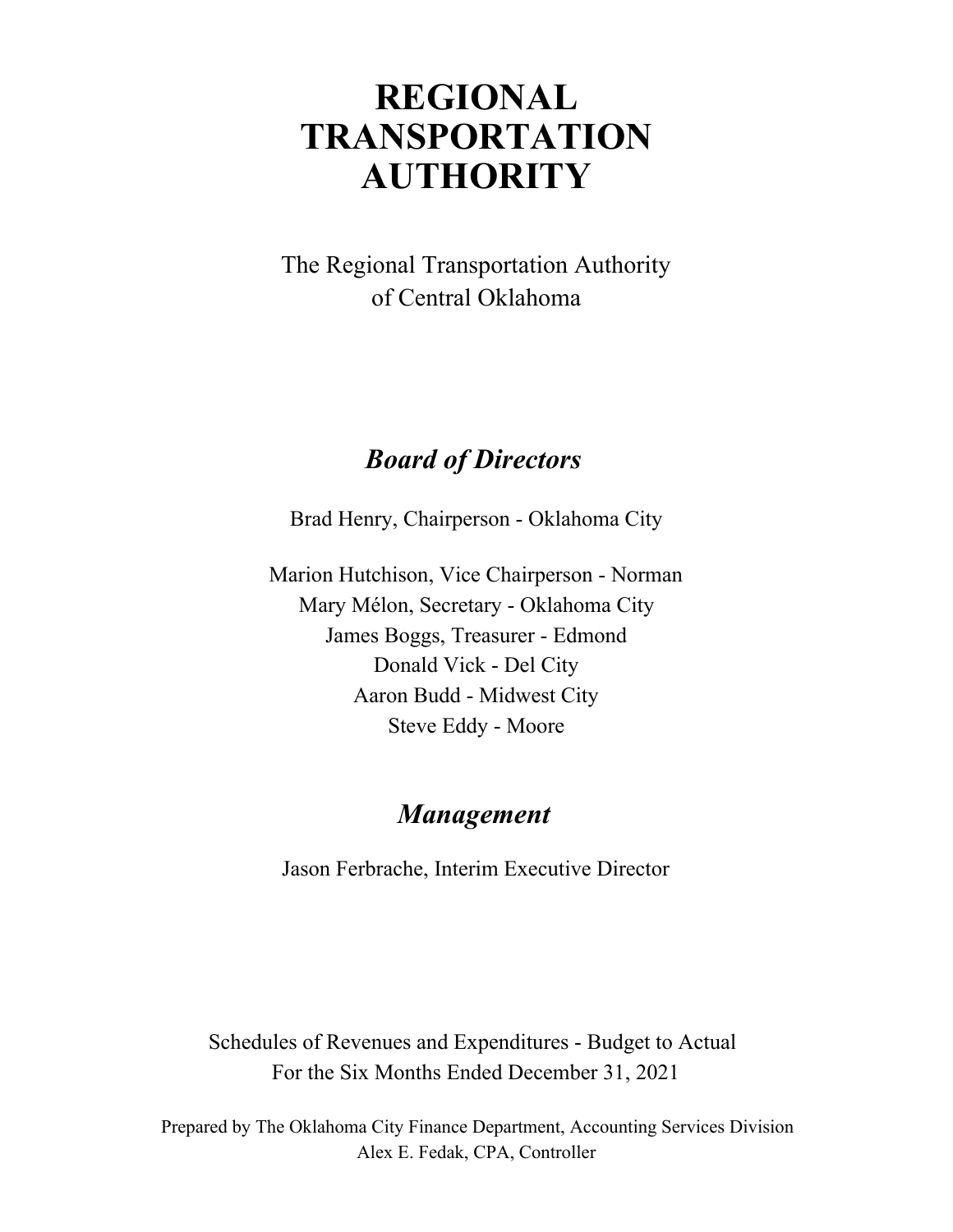#### **REGIONAL TRANSPORTATION AUTHORITY SCHEDULES OF REVENUES AND EXPENDITURES - BUDGET TO ACTUAL OF CENTRAL OKLAHOMA**

#### **TABLE OF CONTENTS**

For the Six Months Ended December 31, 2021

**PAGE**

| Letter of Transmittal                                    | $\ddotsc$<br>11 |
|----------------------------------------------------------|-----------------|
| Schedule of Revenues and Expenditures - Budget to Actual |                 |
| Summary                                                  |                 |
| Operations                                               |                 |
| <b>Grant Activity</b>                                    | 3               |
| <b>Statement of Local Funding</b>                        | 4               |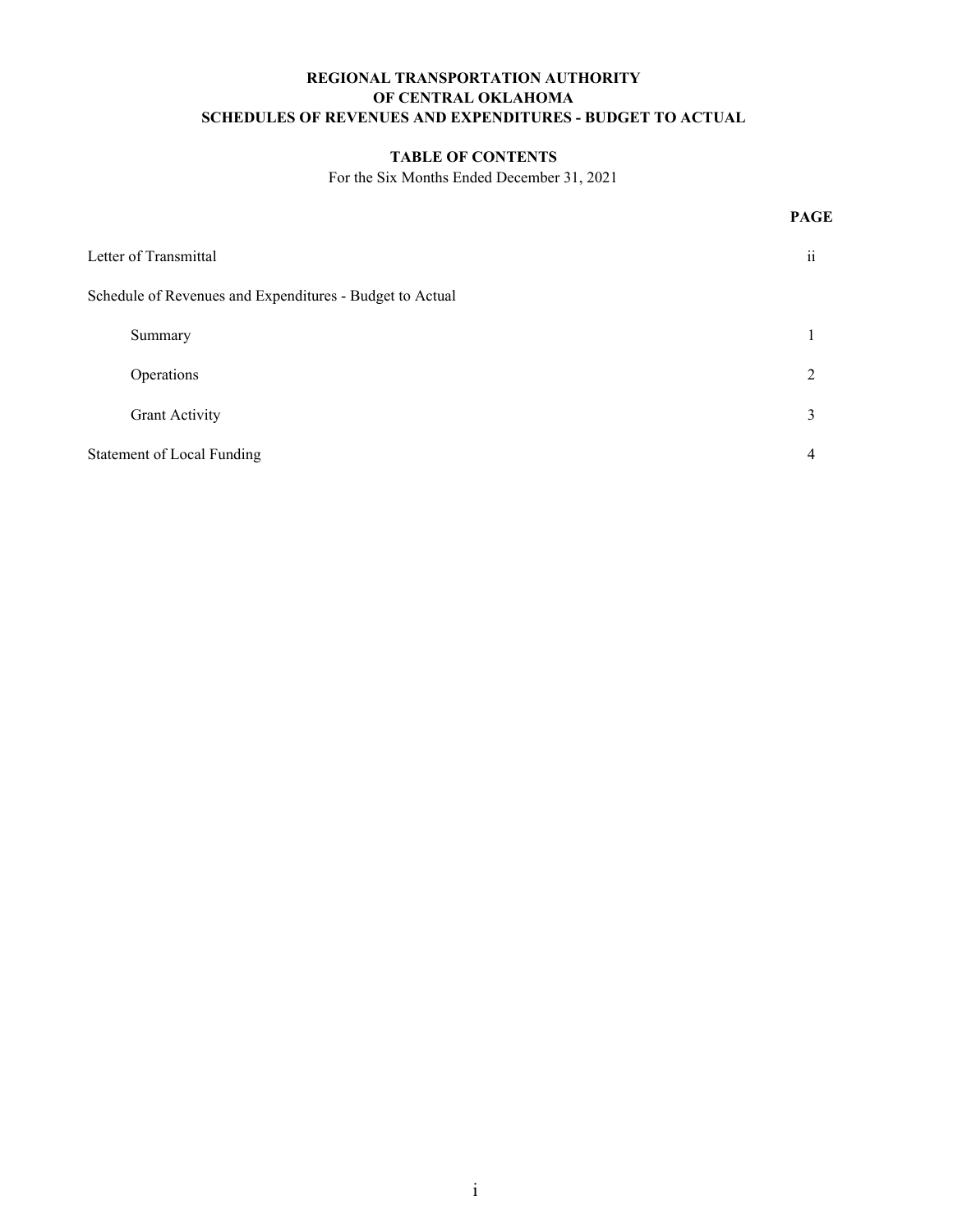

### The City of OKLAHOMA CITY DEPARTMENT OF FINANCE

- TO: The Board of Directors Regional Transportation Authority of Central Oklahoma
- FROM: Accounting Services Division

DATE: January 11, 2022

SUBJECT: Regional Transportation Authority of Central Oklahoma (Authority) Budget to Actual Schedule and Statement of Local Funding for the Six Months Ended December 31, 2021

The financial reports presented on the following pages include schedules of revenues and expenditures - budget to actual and a statement of local funding for the Authority.

On the budget to actual schedules, the difference between the actual revenues and expenditures to the budget is the variance. Positive variances indicate favorable conditions, whereas negative variances indicate unfavorable conditions.

The budget to actual schedules are prepared on a cash basis of accounting.

The financial reports are for internal use only and are unaudited. The schedules are prepared by the City of Oklahoma City Finance Department, Accounting Services Division. The undersigned are prepared to answer any questions you may have pertaining to the reports.

Respectfully submitted:

CimysM. Lucas

Amy M. Lucas, MBA, CPA Ronda Shelton, MS, MBA City of Oklahoma City City of Oklahoma City

*Ronda Shelton*

Accounting Manager and The Municipal Accountant III

Alex C. Fedak

Alex E. Fedak, CPA City of Oklahoma City Controller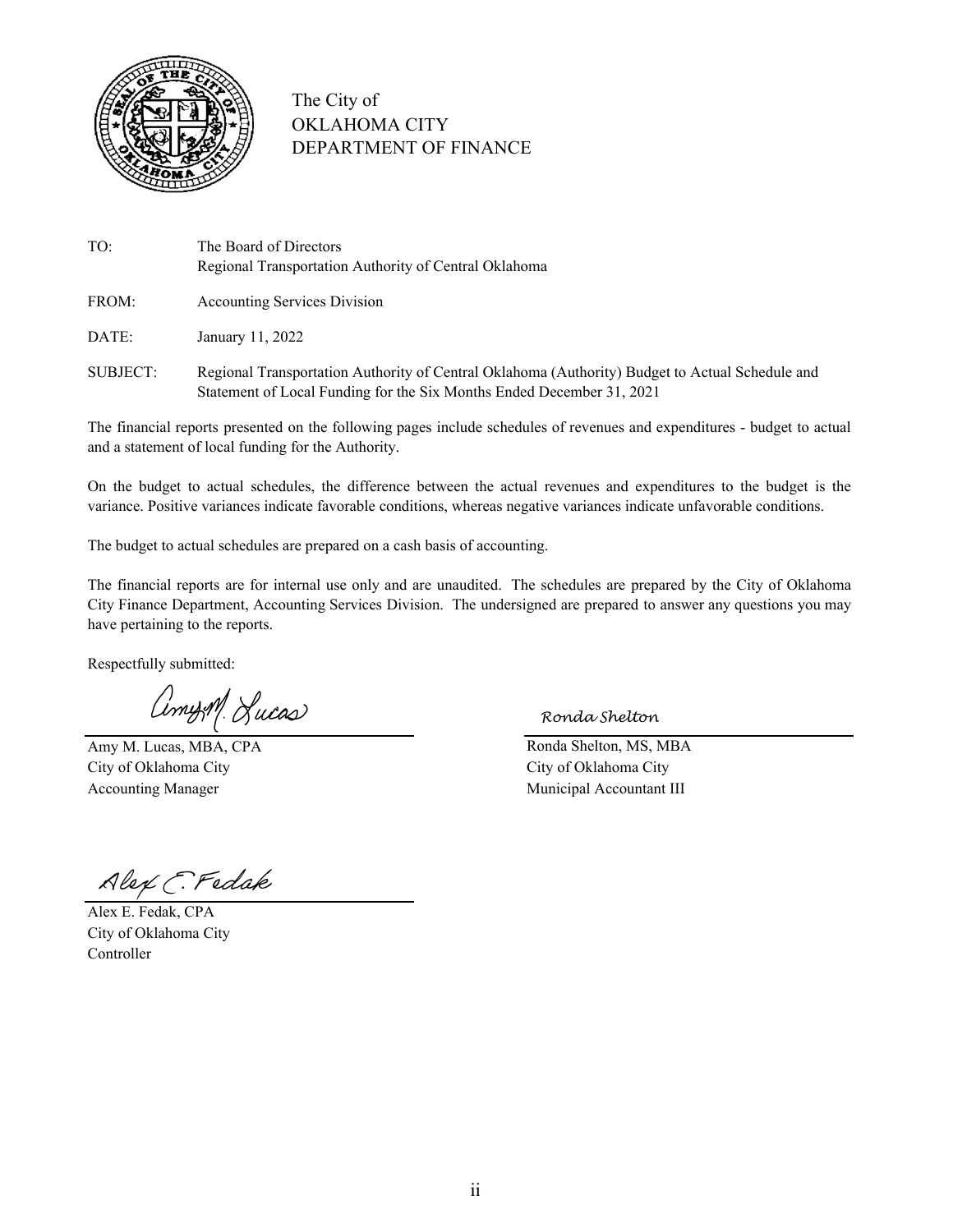#### **SCHEDULE OF REVENUES AND EXPENDITURES - BUDGET TO ACTUAL REGIONAL** For the Six Months Ended December 31, 2021 TRANSPORTATION AUTHORITY **SUMMARY OF CENTRAL OKLAHOMA**

(unaudited)

|                                |                   |                     | Actual              |            | Actual as a         |
|--------------------------------|-------------------|---------------------|---------------------|------------|---------------------|
|                                | Original          | Original            | Revenues/           |            | Percent of          |
|                                | <b>Budget</b>     | <b>Budget</b>       | <b>Expenditures</b> |            | <b>Year to Date</b> |
|                                | <b>Total Year</b> | <b>Year to Date</b> | Year to Date (2)    | Variance   | <b>Budget</b>       |
| <b>SOURCES</b>                 |                   |                     |                     |            |                     |
|                                | \$1,348,761       | \$1,348,761         | \$1,232,970         | (S115,791) | 91.4%               |
|                                | 360,201           | 360,201             | 345,902             | (14,299)   | 96.0                |
|                                | 1,708,962         | 1,708,962           | 1,578,872           | (130,090)  | 92.4                |
| <b>EXPENDITURES</b>            |                   |                     |                     |            |                     |
|                                | 1,348,761         | 266,898             | 251,626             | 15,272     | 94.3                |
|                                | 360,201           | 360,201             | 485,942             | (125,741)  | 134.9               |
|                                | 1,708,962         | 627,099             | 737,568             | (110, 469) | 117.6               |
| <b>Operating (loss) income</b> | $S -$             | \$1,081,863         | 841,304             | (S240.559) | 77.8                |

(1) Operation's source of funds is from current year contributions and the prior year cash balance.

(2) Year to Date Actuals include expenses from May & June that were paid in July.

#### **OPERATIONS**

|                       | 803,341     |
|-----------------------|-------------|
|                       | \$1,784,685 |
| <b>GRANT ACTIVITY</b> |             |
|                       | (70.963)    |
|                       | (S211,003)  |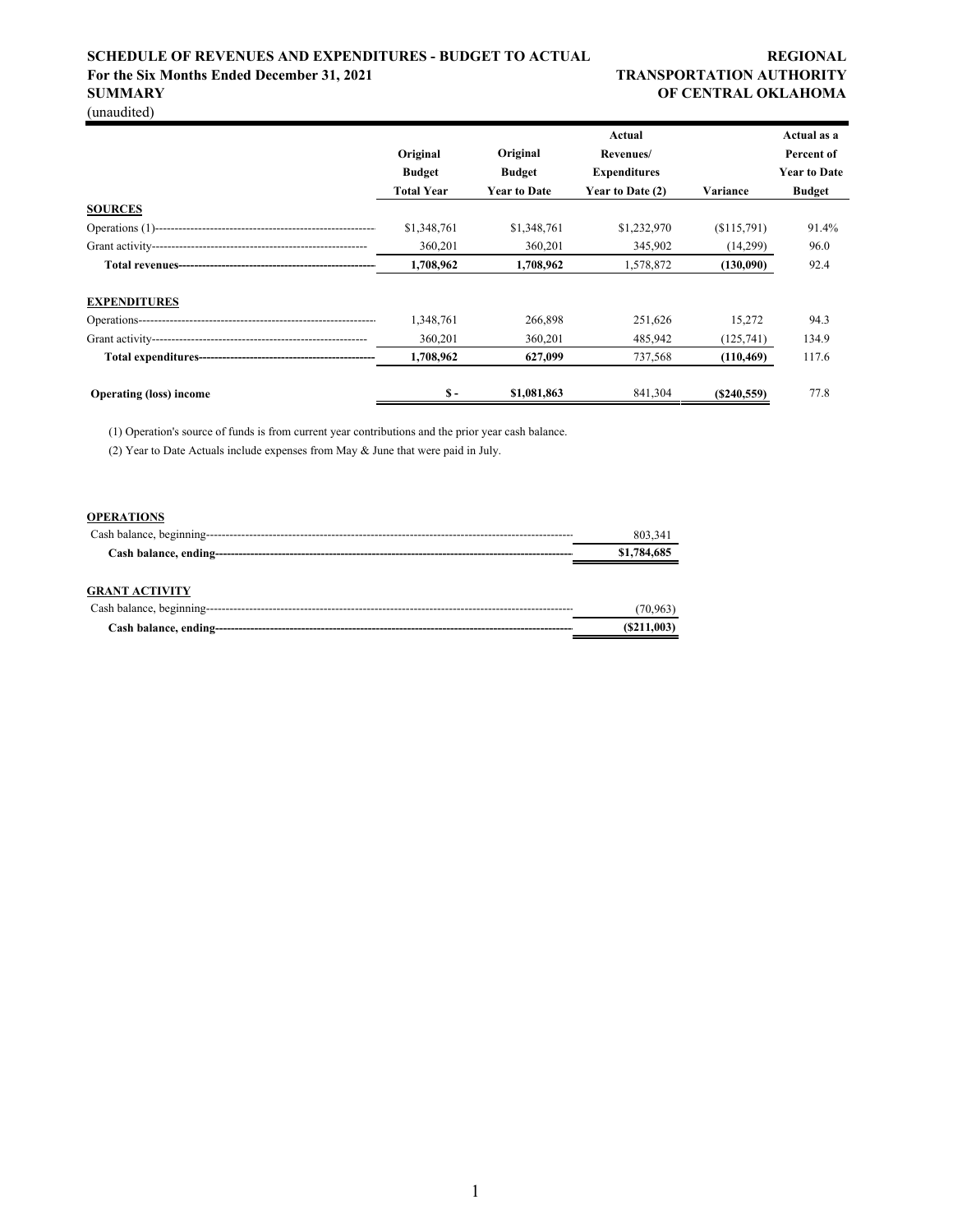### **SCHEDULE OF REVENUES AND EXPENDITURES - BUDGET TO ACTUAL REGIONAL** For the Six Months Ended December 31, 2021 TRANSPORTATION AUTHORITY

# **OPERATIONS OF CENTRAL OKLAHOMA**

(unaudited)

|                                                                     |                   |                     | <b>Actual</b>            |                          | Actual as a         |
|---------------------------------------------------------------------|-------------------|---------------------|--------------------------|--------------------------|---------------------|
|                                                                     | Original          | Original            | Revenues/                |                          | Percent of          |
|                                                                     | <b>Budget</b>     | <b>Budget</b>       | <b>Expenditures</b>      |                          | <b>Year to Date</b> |
|                                                                     | <b>Total Year</b> | <b>Year to Date</b> | Year to Date (2)         | Variance                 | <b>Budget</b>       |
| <b>SOURCES</b>                                                      |                   |                     |                          |                          |                     |
|                                                                     | \$1,348,761       | \$1,348,761         | \$1,232,970              | (\$115,791)              | 91.4%               |
|                                                                     | 1,348,761         | 1,348,761           | 1,232,970                | (115,791)                | 91.4                |
| <b>EXPENDITURES</b>                                                 |                   |                     |                          |                          |                     |
| Professional services - COTPA administration------------------      | 27,460            | 16.016              | 16,083                   | (67)                     | 100.4               |
| Professional services - Holmes & Associates---------------------    | 301,080           | 167,042             | 133,837                  | 33,205                   | 80.1                |
| Professional services - Kimley-Horn-------------------------------  | 872,621           |                     | $\overline{\phantom{a}}$ | $\overline{\phantom{0}}$ | N/A                 |
|                                                                     | 9,000             |                     |                          |                          | N/A                 |
|                                                                     | 15,000            | 15,000              | 4.000                    | 11,000                   | 26.7                |
|                                                                     | 26,000            |                     | $\overline{\phantom{0}}$ |                          | N/A                 |
|                                                                     | 7.850             | 3,925               |                          | 3,925                    | 0.0                 |
|                                                                     | 20,000            | 5,000               |                          | 5,000                    | 0.0                 |
|                                                                     | 3,500             |                     |                          |                          | N/A                 |
|                                                                     | 10,000            | 7,500               |                          | 7,500                    | 0.0                 |
|                                                                     | 3,690             | 775                 | 518                      | 257                      | 66.8                |
|                                                                     | 1.520             | 600                 |                          | 600                      | 0.0                 |
| Transfer to grant activity for grant match (1)--------------------- | 51,040            | 51,040              | 97,188                   | (46, 148)                | 190.4               |
|                                                                     | 1,348,761         | 266,898             | 251,626                  | 15,272                   | 94.3                |
| <b>Operating (loss) income</b>                                      | $S -$             | \$1,081,863         | \$981,344                | ( \$100, 519)            | 90.7                |

(1) This is the 20% grant match on the Kimley-Horn invoices approved through the November, 2021 claims reports.

(2) Year to Date Actuals include expenses from May & June that were paid in July.

#### **CASH BALANCE**

| 803.341     |
|-------------|
| \$1,784,685 |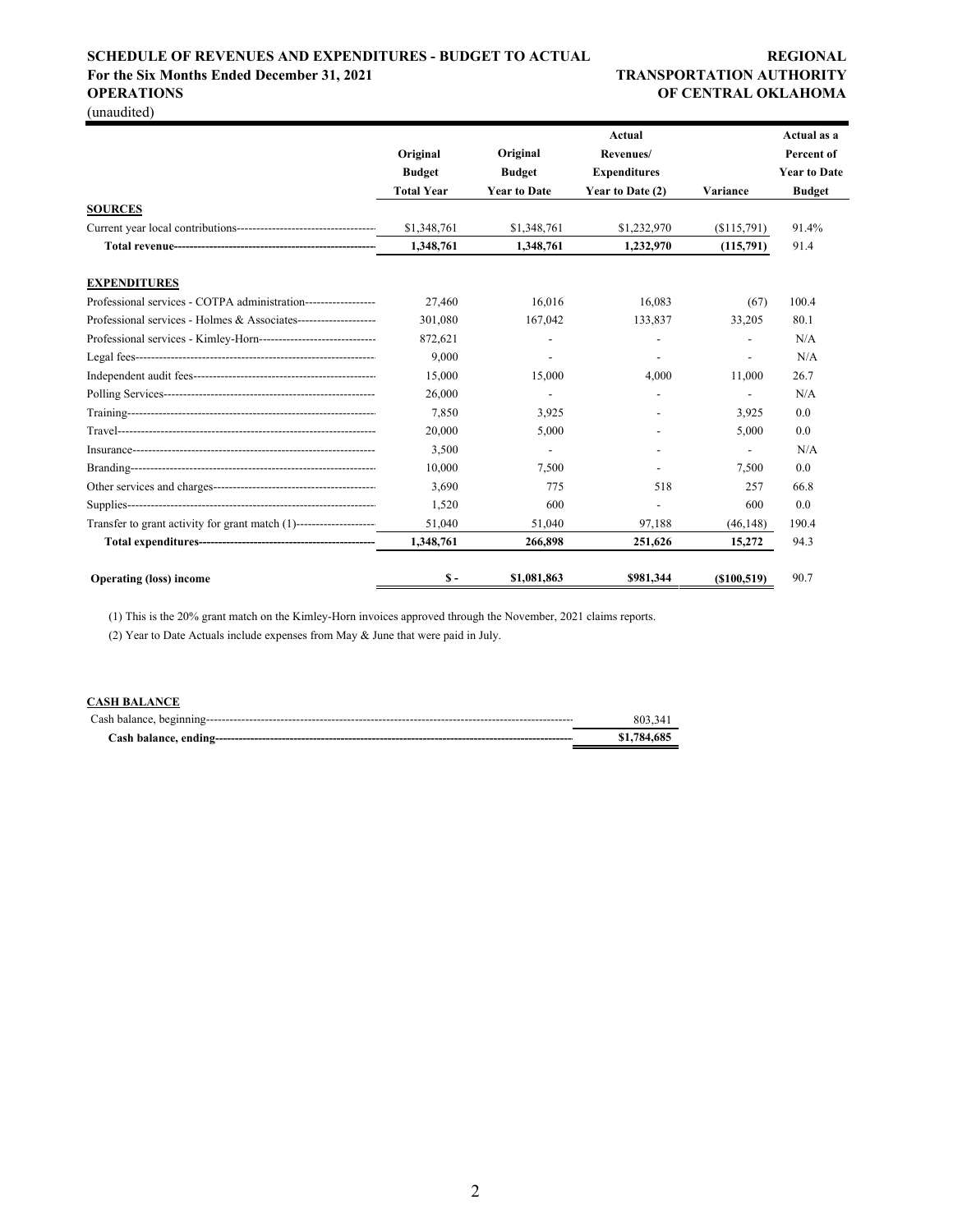#### **SCHEDULE OF REVENUES AND EXPENDITURES - BUDGET TO ACTUAL REGIONAL REGIONAL** For the Six Months Ended December 31, 2021 TRANSPORTATION AUTHORITY **GRANT ACTIVITY OF CENTRAL OKLAHOMA**

(unaudited)

|                                                                    |                   |                     | Actual              |             | Actual as a         |
|--------------------------------------------------------------------|-------------------|---------------------|---------------------|-------------|---------------------|
|                                                                    | Original          | Original            | Revenues/           |             | Percent of          |
|                                                                    | <b>Budget</b>     | <b>Budget</b>       | <b>Expenditures</b> |             | <b>Year to Date</b> |
|                                                                    | <b>Total Year</b> | <b>Year to Date</b> | Year to Date (2)    | Variance    | <b>Budget</b>       |
| <b>SOURCES</b>                                                     |                   |                     |                     |             |                     |
|                                                                    | \$360,201         | \$360,201           | \$248,714           | (S111, 487) | 69.0%               |
| Transfer from Operations for local grant match------------------   |                   |                     | 97,188              | 97,188      | N/A                 |
|                                                                    | 360,201           | 360,201             | 345,902             | (14,299)    | 96.0                |
| <b>EXPENDITURES</b>                                                |                   |                     |                     |             |                     |
| Professional services - Kimley-Horn------------------------------- | 360,201           | 360,201             | 485,942             | (125,741)   | 134.9               |
|                                                                    | 360,201           | 360,201             | 485,942             | (125,741)   | 134.9               |
| <b>Operating (loss) income</b>                                     | $S -$             | $S -$               | (S140.040)          | (S140.040)  | N/A                 |

(1) The adopted budget was for 100% Federal grant reimbursement with no local match.

(2) Year to Date Actuals include expenses from May & June that were paid in July.

#### **CASH BALANCE**

| (70.963)   |
|------------|
| (S211.003) |